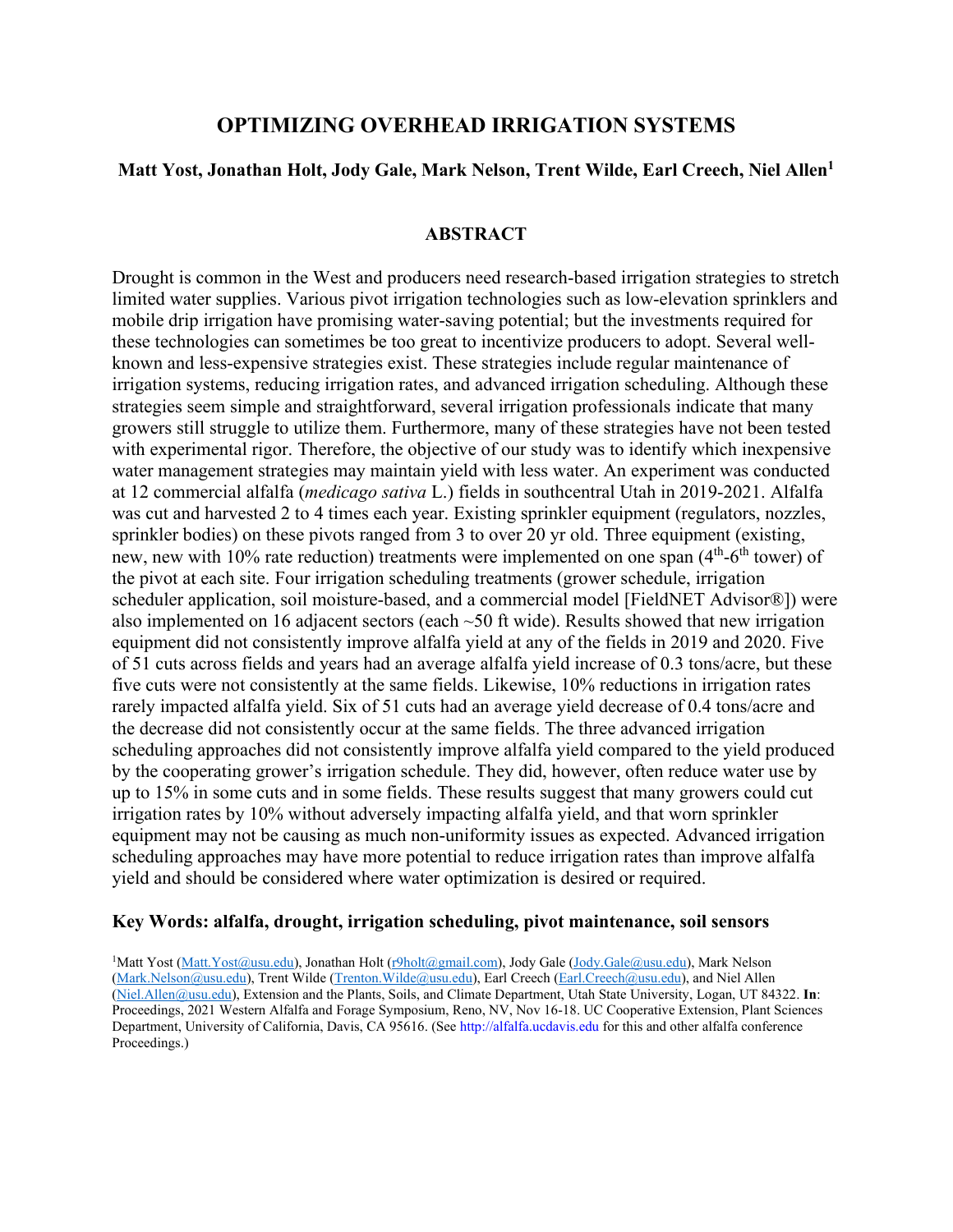# **IRRIGATION IS HIGH PRIORITY**

Irrigation can be one of the most challenging inputs to manage in forage production because it requires constant adaptation to weather conditions, and usually involves *at least 8-10 and sometimes more than 20 decisions each season* about the timing and amount of irrigation to apply. In addition to these complexities, alfalfa does not always receive the "irrigation attention" that it needs, perhaps because it is perceived as a crop that tolerates drought and difficult growing conditions well and/or efforts are sometimes shifted to other crops perceived as more lucrative. Regular feedback from Extension, irrigation professionals, and crop advisors confirm these challenges, and suggest that concentrated effort on irrigation maintenance and innovation should be a high priority for alfalfa and forage production.

# **IRRIGATION STRATEGIES**

Multiple technologies and strategies for advanced irrigation exist, but investments and skill required for these strategies vary widely. One common approach to advanced irrigation is new pivot irrigation technologies such low-elevation spray application (LESA), low-energy precision application (LEPA) nozzle systems and mobile drip irrigation (MDI). These technologies show promise and have documented increases in alfalfa yield through improved irrigation uniformity, coupled with frequent water savings. These investments [(additional ~\$15, \$75, \$140/acre for

LESA, LEPA, and MDI, respectively beyond a mid-elevation spray application (MESA)] in new pivot technologies can sometimes be too large for some alfalfa growers to adopt these practices. Several other less expensive strategies to improve irrigation management exist. Some of these include:

- regular maintenance of irrigation systems (replacement of worn irrigation nozzles, pressure regulators, and other equipment; Figure 1).
- reducing irrigation rates to avoid slight over-irrigation.
- advanced irrigation scheduling.

Prioritizing which method(s) of irrigation and irrigation equipment management might improve alfalfa yield and quality will help growers improve their profits, and deal with



Figure 1. Moss debris clogging pivot sprinkler.

diminishing water supplies that are prevalent across the Intermountain West.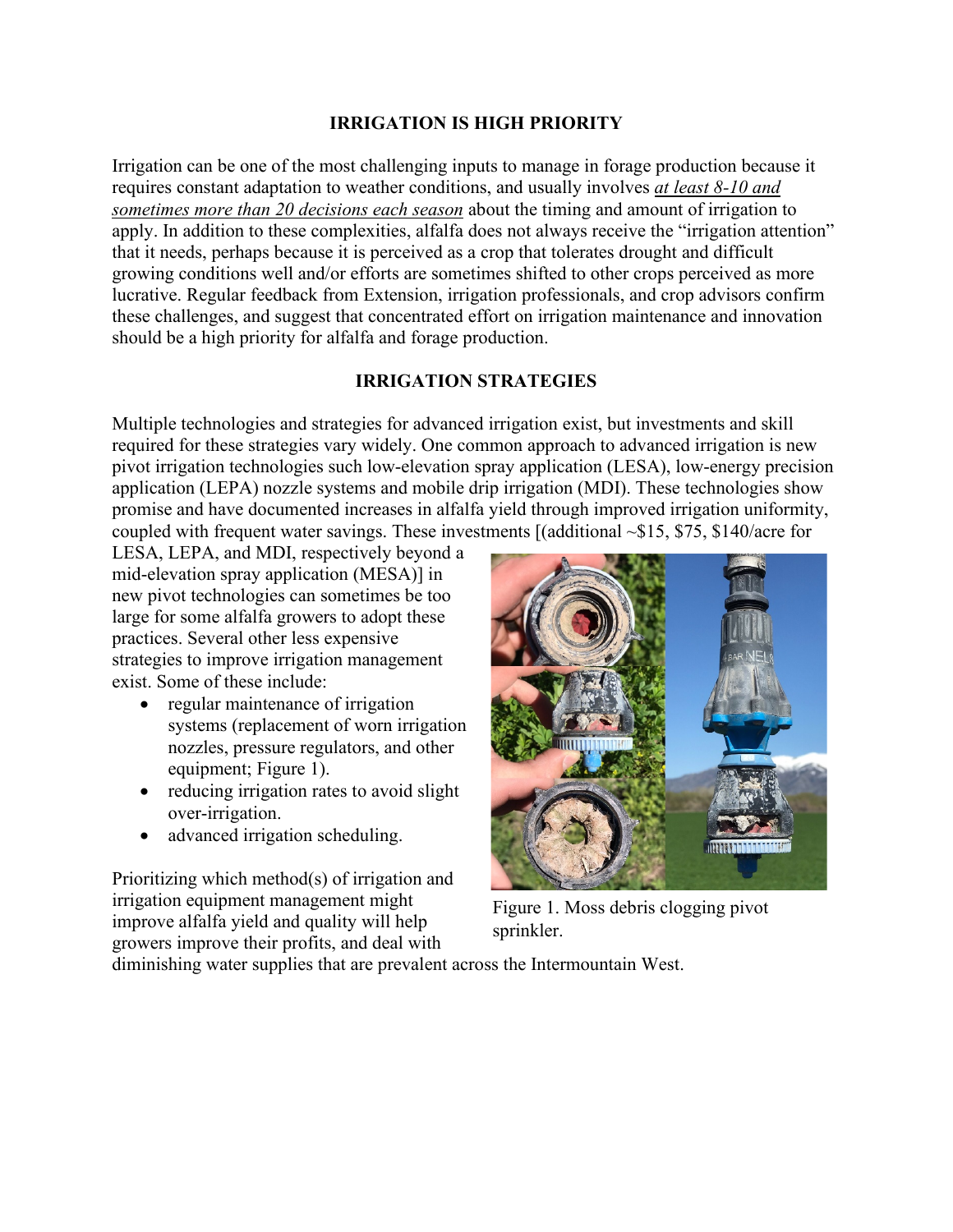# **WHY SCHEDULE IRRIGATION?**

The short answer is because yield, forage quality, and profit in irrigated agriculture are directly and heavily influenced by proper irrigation schedules. Arriving at the ideal irrigation schedules can, however, be quite complex. Some of the major benefits of irrigating with the proper frequency and amount are:

- optimize production and profit.
- improve irrigation efficiency.
- decrease excessive deep percolation below the root zone.
- decrease runoff.

Irrigation frequency options are sometimes limited by the timing of water availability and irrigation delivery systems. However, opportunities to refine irrigation schedules usually still exist for most applications. Irrigation rates can almost always be adjusted when using sprinklers, and irrigations can often be concentrated at critical times despite water schedule constraints. Restricted irrigation options are often cited as a reason not to attempt to set the right rate and timing of irrigation. The important concept here is to accurately define the irrigation need, and then do everything in your power to meet the irrigation need of your crop.

# **HOW TO SCHEDULE IRRIGATION?**

Modifying irrigation schedules can be one of the simplest and most inexpensive ways to improve water management. The first step to selecting a schedule is water measurement and monitoring. The importance of this cannot be overstated. *Inaccurate water measurements will thwart almost all other efforts to refine irrigation management*. This can be as easy measuring water volume in buckets placed under moving sprinklers. The more accurate and continuous measurements can be obtained with flow meters.

Irrigation schedules for sprinklers can usually be easily modified by changing flow rates, irrigation set lengths, nozzle size, and other methods. The premise of the selecting the right schedule is to apply rates/frequencies that do not exceed soil intake rates, do not exceed the maximum allowable soil water depletion between irrigations, and meet crop water use or evapotranspiration (ET) demand. This approach will reduce or prevent runoff and unnecessary water losses. Several methods exist for selecting irrigation schedules. Some of the major types include:

• *Irrigation scheduler systems* that utilize weather data to estimate ET, calculate water balances, and recommend irrigation schedules according to maximum allowable depletion for each soil type are a great way to start scheduling irrigation. The Washington State University Irrigation Scheduler (Figure 2) is one of the widely available free programs in the Intermountain West (weather.wsu.edu/is/). Although it is a free application, it does require time to setup fields, input irrigation amounts, and interpret and apply the schedules it recommends.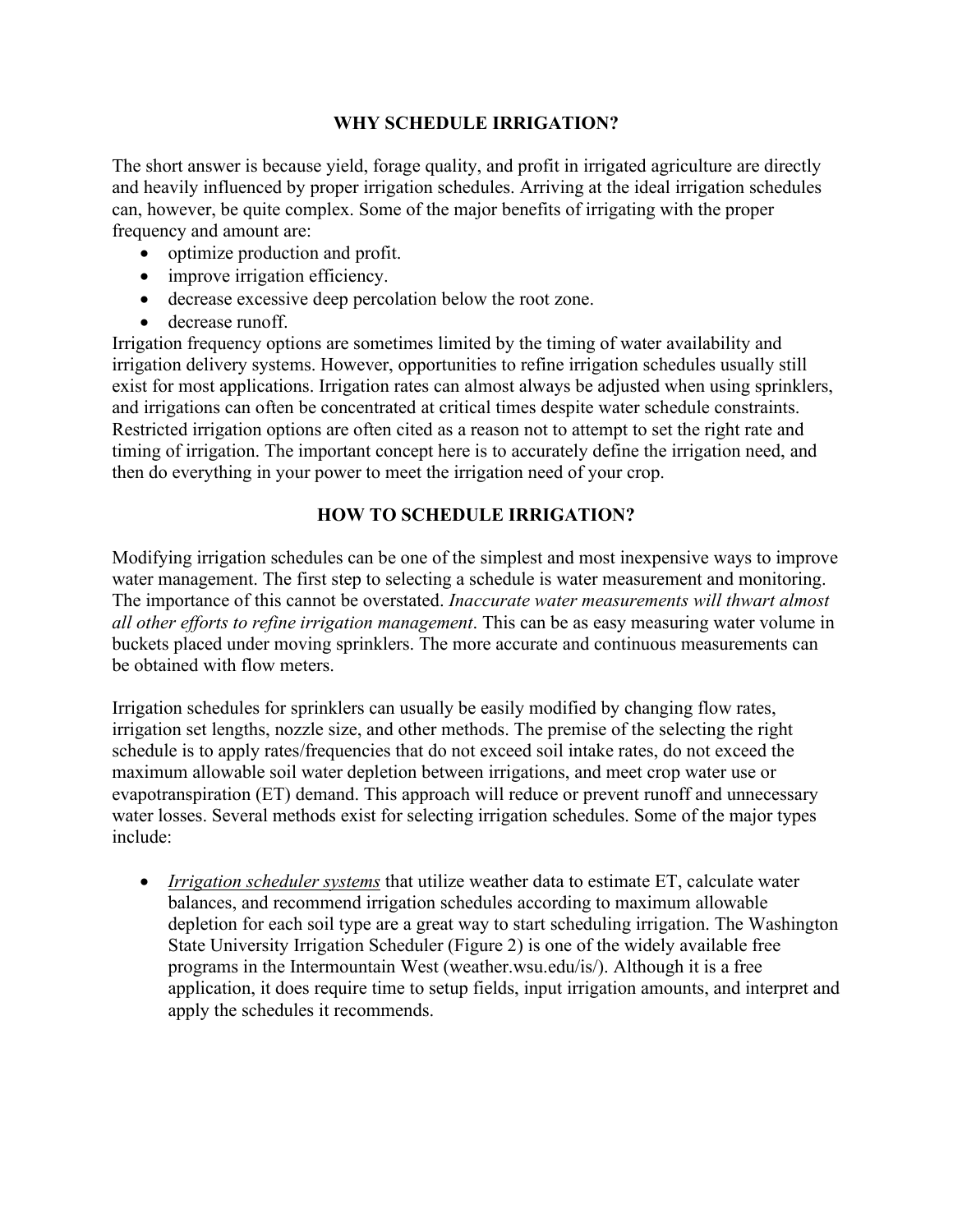- *Monitoring soil moisture* by hand using the feel method, or a with variety of soil moisture sensors. Many new soil moisture sensor companies (Figure 2) have now developed ways to access soil moisture data remotely on a computer, phone, or other device – making data more accessible than before. Utilizing this approach requires equipment purchase/rental, installation, and maintenance, along with subscription costs for remote access of soil moisture data.
- *Commercial scheduler programs* that utilize crop growth models, soil characteristics, and ET estimated from satellite or aerial imagery are also available mainly for use with pivot irrigation. One of the available programs and services, among many, includes the FieldNet Advisor® program by Lindsay Corporation (Figure 2). Many of these programs have the ability to send prescriptions directly to pivots for autonomous irrigation. They general include subscription costs and time to setup fields, input crop management details and to apply schedules.

# **COST OF SCHEDULING**

Advanced approaches to irrigation scheduling sound great, but can I really afford them on my farm? While it is difficult to compare the cost of large variety of scheduling approaches, we provide some general guidelines below for equipment costs (not including labor nor inflation – which are highly variable). Soil moisture sensing costs are highly dependent on what equipment and data access options you want, but generally plan on at least about \$3 per acre per year for these. The irrigation scheduler is a free application, but does require frequent manual input of irrigation data. FieldNet Advisor currently costs roughly \$4 per acre per year. As you explore these options, be sure to remember that returns (improved yield/quality or reduced water/energy costs) from irrigation scheduling approaches need to outweigh the costs, and that you plan to adjust your irrigation based on the data you collect.



**Figure 2**. Soil moisture sensor program developed by MeterGROUP (top), irrigation scheduler program developed by Washington State University (middle), and FieldNet Advisor by Lindsay Corporation (bottom).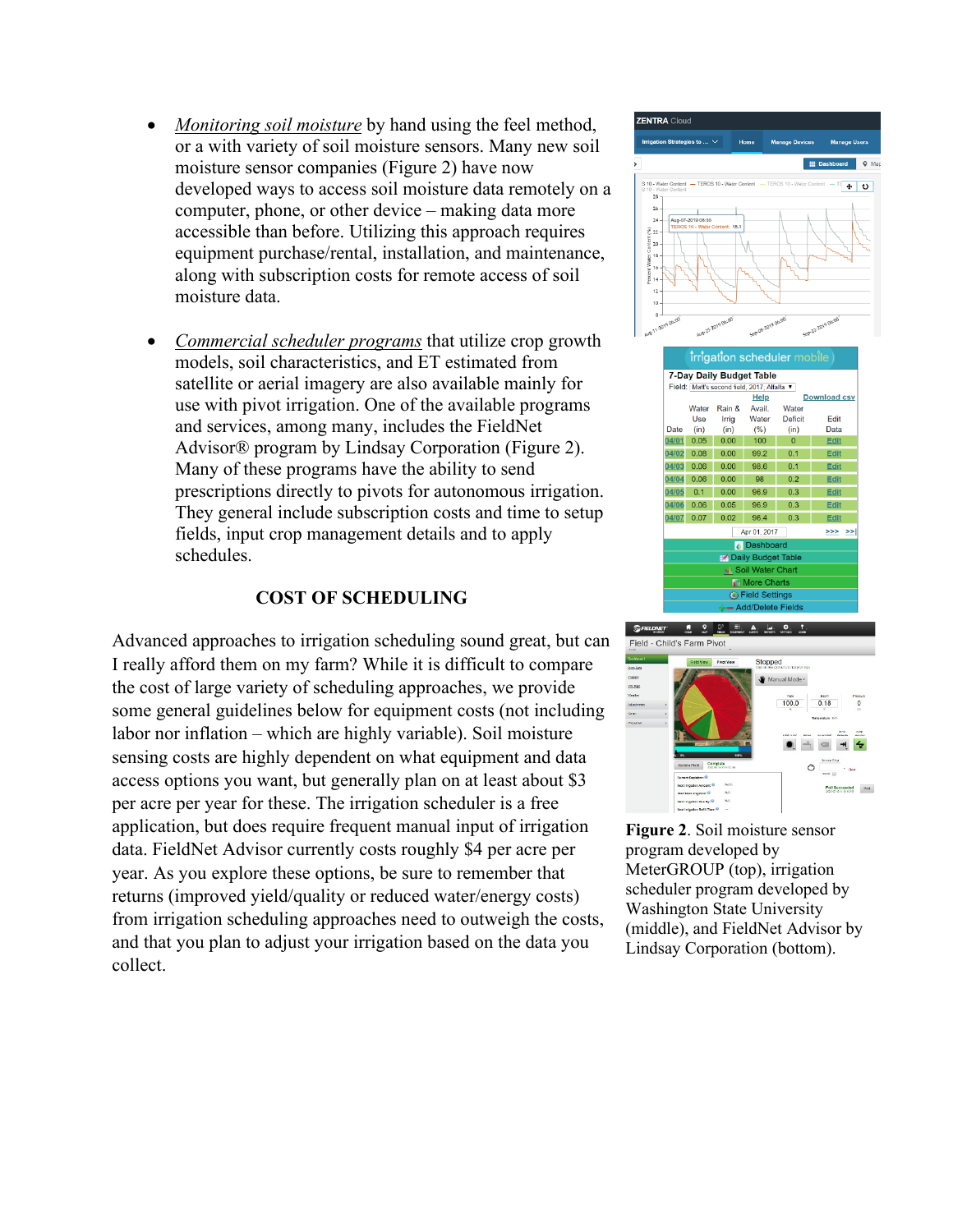#### **RESEARCH RESULTS**

In 2019, a study was established on 12 alfalfa fields in southcentral Utah to test several irrigation strategies that might stretch limited water supplies (Figure 3). On each pivot, a single span (normally the  $4<sup>th</sup>$  to  $6<sup>th</sup>$  span from the center point) was split into three sections of each size. On two-thirds of the span, new sprinkler equipment (nozzles, regulators, sprinkler) of the same brand and type were installed (Figure 4). One of these thirds had slightly smaller nozzles that were designed to apply 10% less water than the other two-thirds. This allowed us to test how new sprinklers and a 10% reduction in water rates might influence alfalfa yield and water use. In each of the thirds, four alfalfa yield samples were collected each cutting by harvesting 10 ft of the windrow (15.5 ft wide) for each sample. The study was repeated in 2020 at 10 of the same fields as 2019.

On the same pivots, four irrigation schedules were tested. Irrigation rate but not timing was the difference between irrigation schedules. We intended to adjust both rate and timing but this was not possible when working in production fields. The four schedules were the i) grower's conventional irrigation rate and timing; ii) a rate based on soil moisture sensors (Teros 10 water content sensors) installed to 3 ft at a single location in each field, iii) rate determined by the irrigation scheduler application with weather data collected on-site; and iv) rate recommended by Lindsay FieldNet Advisor. Each of the four irrigation schedules were replicated four times utilizing four large sectors in 2019 or 16 smaller sectors with four replications of each schedule in 2020 and 2021. Pivot control panel



**Figure 3**. Location of the 12 test pivots .



**Figure 4**. Design of the sprinkler maintenance and rate reduction experiment. One-third of a single span on each of the 12 test pivots was modified in this manner.

updates were required on many pivots to make automated control and FieldNet Advisor operational. These updates were problematic on several pivots and resulted in only 9, 6, and 6 fields with schedule treatments in 2019, 2020, and 2021, respectively.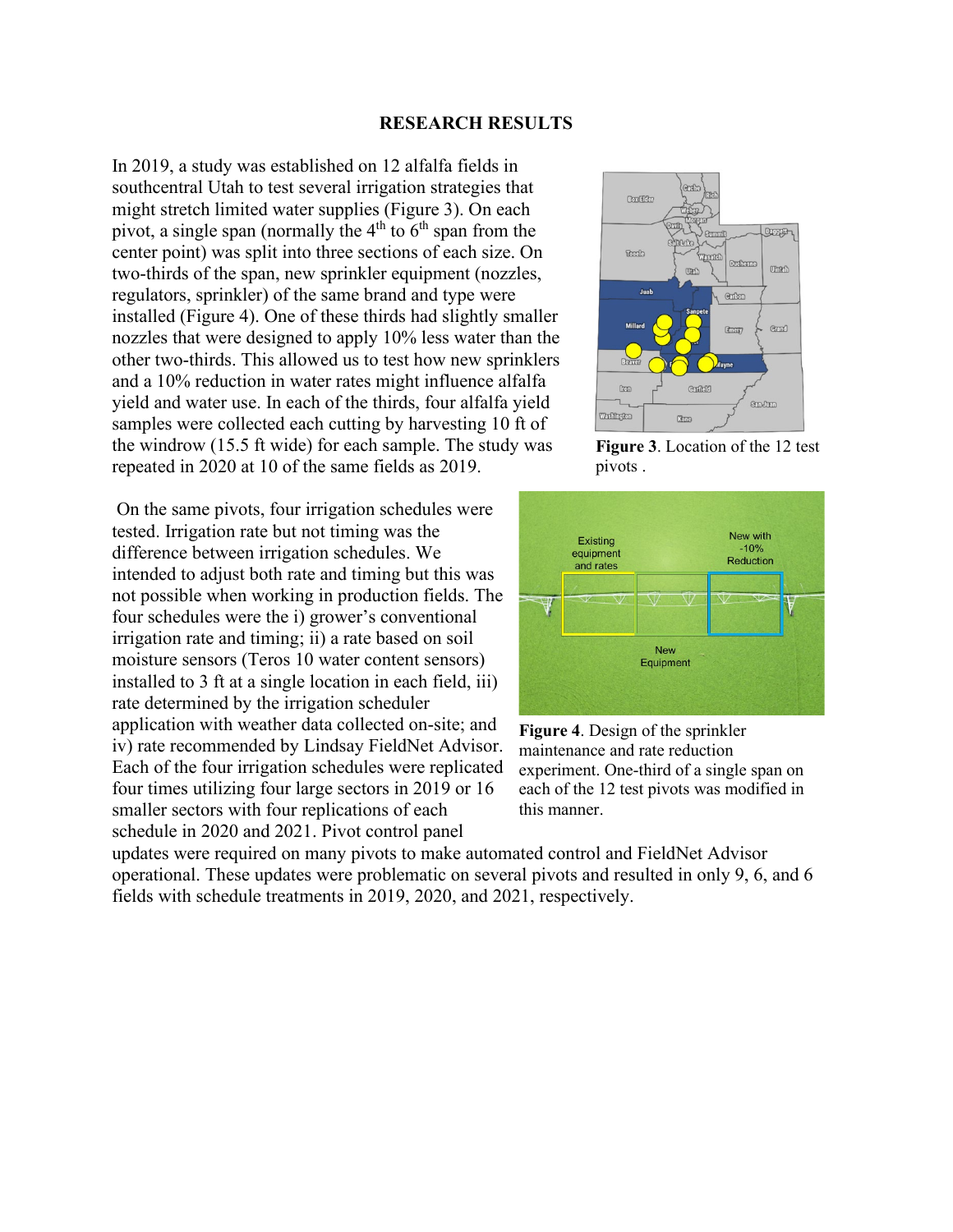## *1. Maintaining Irrigation Equipment.*

In 2019 when the study begin, the age of the sprinkler packages on the 12 pivots ranged from 3 to 20 years. The average wear on the nozzles was assessed by measuring the inner diameter of the nozzles with a caliper and comparing it to the design diameter. Nozzle wear ranged from 0 to 2% across the sites. Regulator wear was assessed by measuring pressure on the outlet site with 40 psi on the inlet side. Regulator wear ranged from 1 to 50% across the sites.

Replacement of sprinkler equipment impacted alfalfa yield in only 3 of 37 (8%) cuts in 2019 and 2 of 19 (11%) in 2020 (Figure 6). These yield improvements did not always happen on fields with the oldest sprinklers. They also did not consistently occur on the same farm across cuttings, but rather random cuts at various farms had yield improvements with new sprinklers. This indicates sprinkler parts may last longer than anticipated.



**Figure 5**. Screenshot of FieldNet that shows an example design of the irrigation schedule study. Each pivot had 16 small sectors with four replications of four irrigation schedules.



**Figure 6**. Summary of the impact of new sprinklers on alfalfa yield at test fields in 2019 and 2020. Green (+) indicates that yield was improved, orange (-) indicates a reduction in yield, and blue was no impact on yield.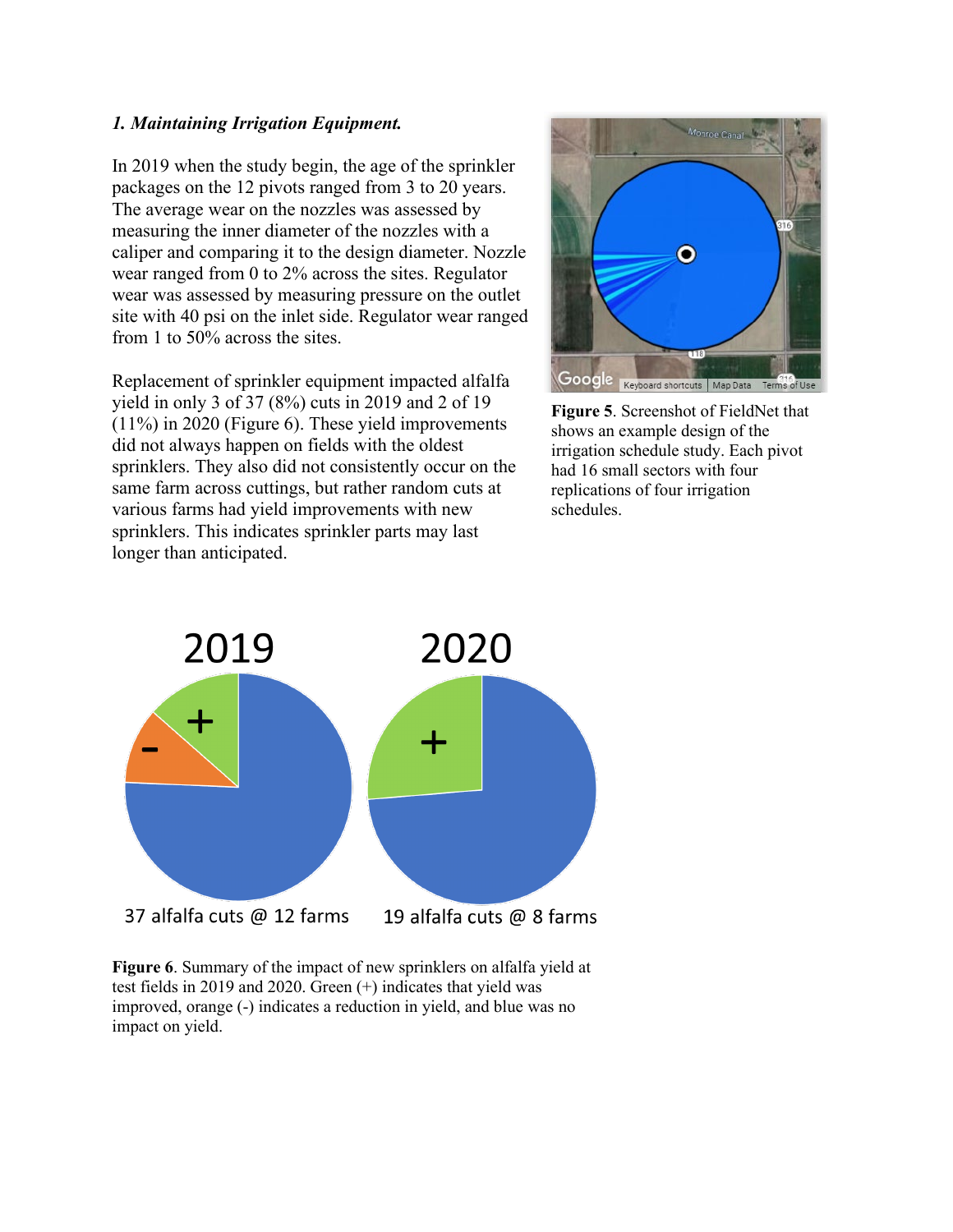## *2. Reducing Irrigation Rates.*

The 10% reductions in irrigation rates rarely impacted alfalfa yield in 2019 and 2020. In both years, there were a couple cuttings that had increased yield with less water. Overirrigation was not an issue on these sites so its unclear why their was a yield increase. Of more interest was whether irrigation reductions decreased yield. In 2019, only 2 of 37 (5%) cuts (Figure 7) had reduced yield with less water, and reductions occurred in different fields for various cuts. The low frequency of yield reductions was likely related to the weather in 2019. The spring and early summer was much wetter than normal at nearly all the sites. The average reduction in yield at these two cuttings was 0.44 tons/acre. In 2020, only 4 of 19 cuts (21%) had yield reductions with 10% less irrigation. This was likely related to the extremely low precipitation in 2020. Many sites received no rainfall for several summer months. The four cuttings in 2020 had an average yield reduction of 0.37 tons/acre. This indicates frequent opportunities for slight cutbacks in irrigation rates without impacting production, especially in years with more precipitation.



**Figure 7**. Summary of the impact of new sprinklers on alfalfa yield at test fields in 2019 and 2020. Green (+) indicates that yield was improved, orange (-) indicates a reduction in yield, and blue was no impact on yield.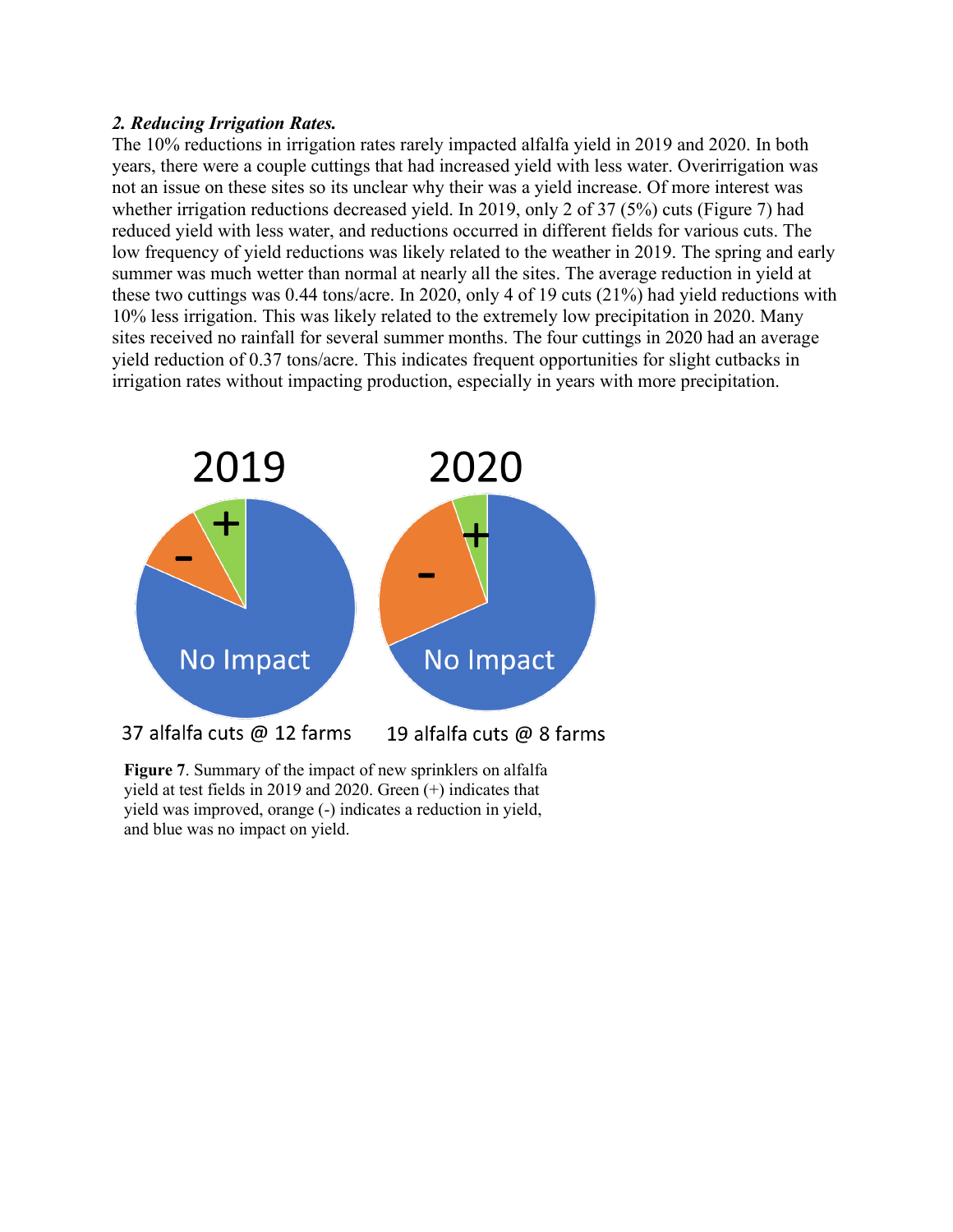## *3. Irrigation Scheduling Approaches.*

The advanced irrigation scheduling approaches only impacted yield at 5 of 47 (11%) alfalfa cuttings across 2019-2021 at a total of 10 different fields. Only one site had repeated effects of irrigation schedules (Farm 4, Figure 8). This site was the only site where advanced irrigation schedules improved alfalfa yield in a single cutting in 2019 and 2020. At the other three sites, advanced irrigation schedules maintained or slightly reduced yield in some cases. These results demonstrated that advanced schedules had minor impacts on alfalfa yield.

Water use differed among the irrigation schedules, and differed by year. The 2019 growing season was much wetter than normal in the spring and early summer. By contrast, 2020 was drier than normal and 2021 was extremely dry with severe water shortages on many of the fields. In all three years, soil moisture sensors recommended among the lowest irrigation amounts. Field Net Advisor recommended more irrigation than all other methods in 2020 and 2021. The irrigation scheduler recommended similar or slightly more irrigation than the soil moisture sensor approach. The conventional irrigation schedule utilized by cooperating growers was often near the amount recommended by other approaches. *These results indicate that irrigation scheduling may have more potential to save water than to improve yield.*



**Figure 8**. Impact of irrigation schedules on alfalfa yield at 5 of 47 cuts where it was tested during 2019-2021. Yield was not impacted by schedule at the other 42 cuttings.